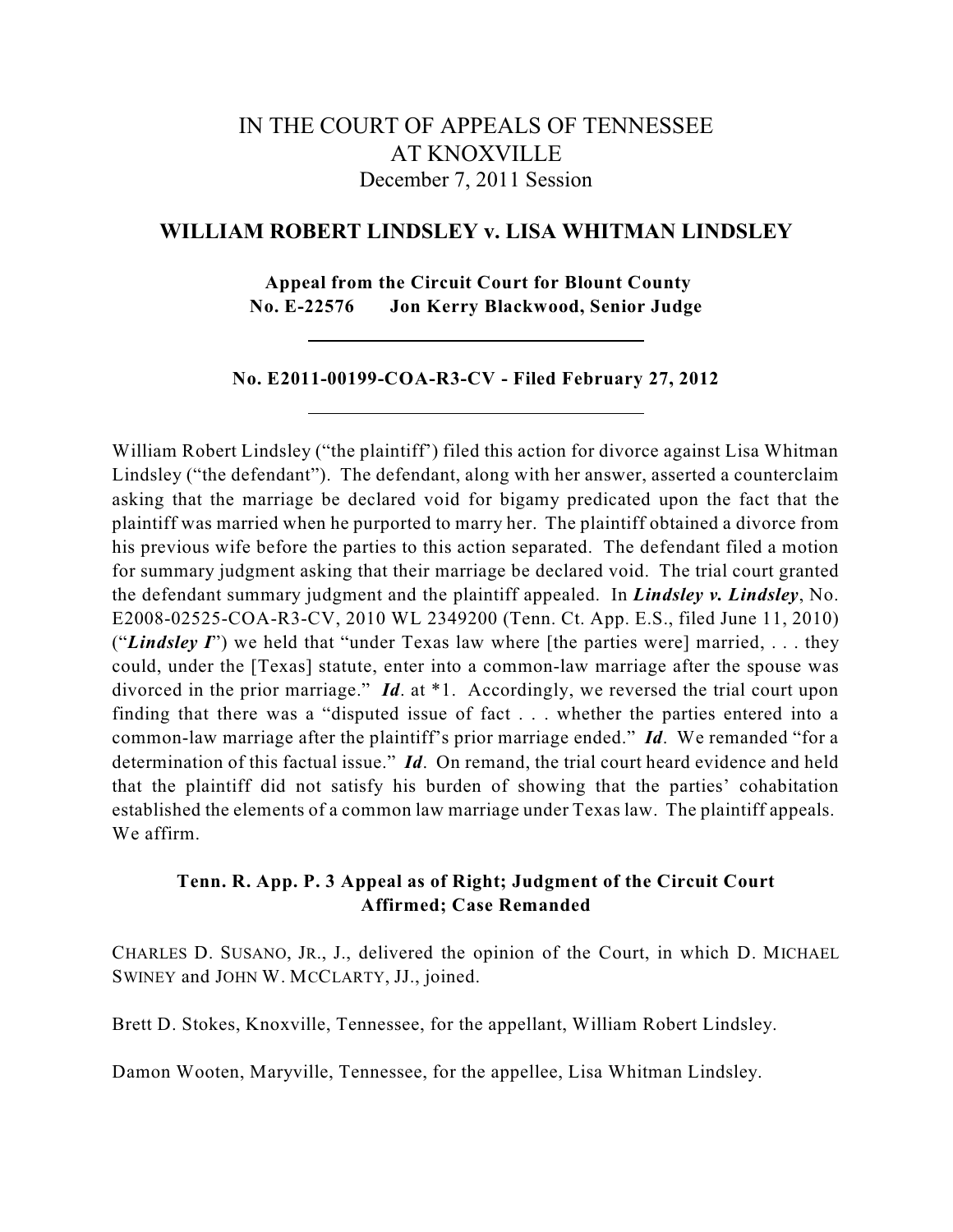#### **OPINION**

I.

In 1997, the parties lived together in California. While on a trip to Texas, they obtained a marriage license and were "married" in a ceremony officiated by a priest and attended by family and friends. Unbeknownst to the defendant, the plaintiff was still married to his previous wife, Debra Lindsley. Apparently, either the plaintiff or Debra Lindsley had not pursued to conclusion a divorce action that one or the other of them had initiated. After the Texas marriage ceremony, the parties returned immediately to California. In 2003, they learned that the plaintiff's previous marriage had not been dissolved. Thereafter, on or about June 16, 2003, the plaintiff obtained a divorce from Debra Lindsley. The parties continued to cohabit in California until 2007. In 2007 they moved to Tennessee and continued to cohabit until they separated in this state in July 2008. Following the parties' separation, the plaintiff filed this action for divorce.

In *Lindsley I*, we recognized that even though Tennessee law does not permit common-law marriages to be contracted in this state, nor does it allow ratification of such marriages, "if the Lindsleys have contracted a valid common-law marriage in a state that recognizes such marriages, Tennessee Courts will likewise recognize their marriage as valid." *Id.* at \*3. Ultimately, we concluded that California is like Tennessee in that it does not allow common law marriages but that it would also recognize a common law marriage contracted in another state. *Id*. at 5. Thus, the question was whether the parties could have entered a common law marriage under Texas law by their cohabitation in California and Tennessee. *Id*. at 4. We stated:

> Texas law provides that a marriage entered into when one of the parties is already married is void. However, if the first marriage is later dissolved, the latter marriage may become valid under certain circumstances. Tex. Fam. Code Ann. § 6.202 provides as follows:

> > (a) A marriage is void if entered into when either party has an existing marriage to another person that has not been dissolved by legal action or terminated by the death of the other spouse.

> > (b) The later marriage that is void under this section becomes valid when the prior marriage is dissolved if, after the date of the dissolution, the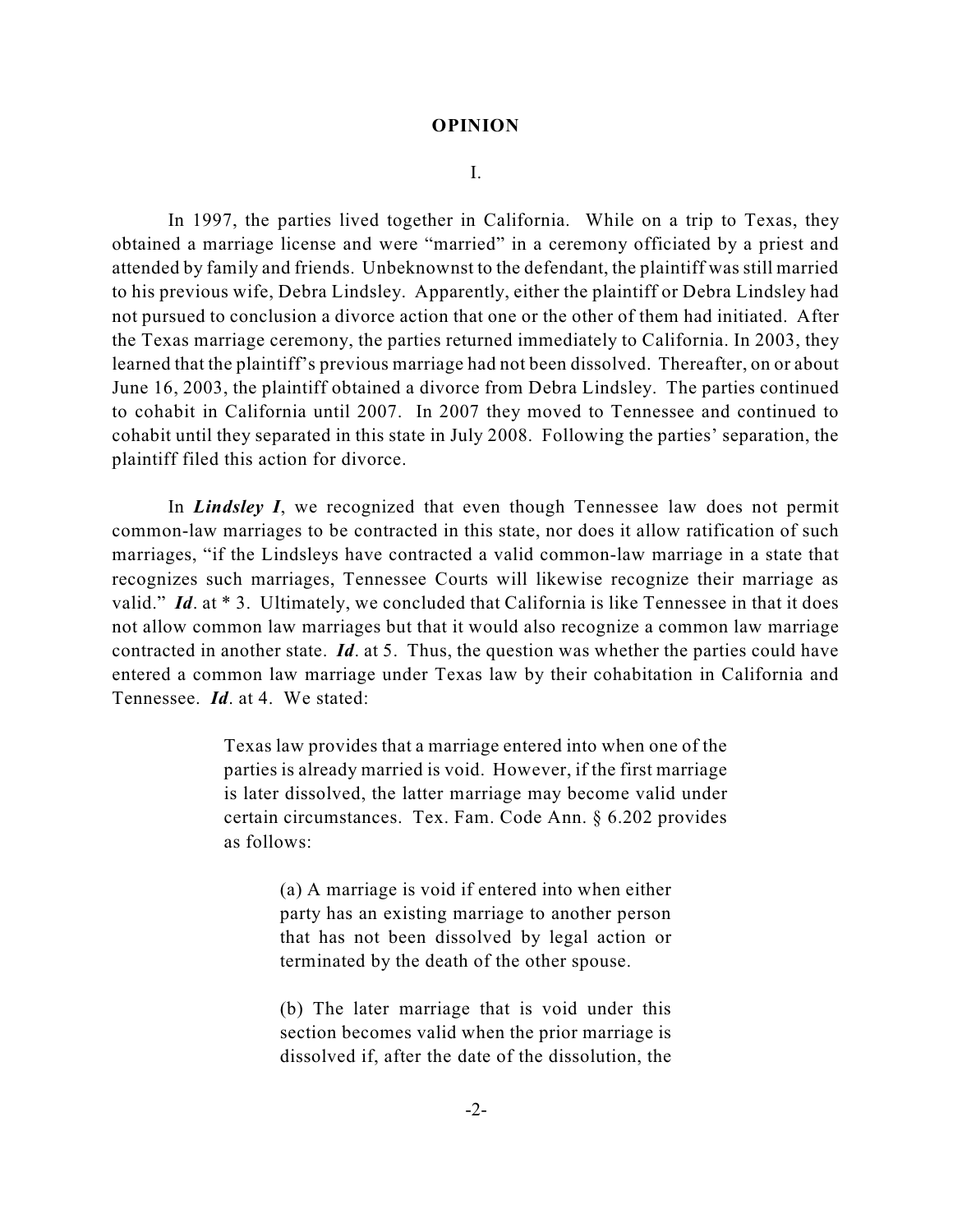parties have lived together as husband and wife and represented themselves to others as being married.

Texas courts have consistently interpreted Tex. Fam.Code Ann. § 6.202(a) to mean that a marriage is void if entered into when either party has an existing marriage. *However, the later marriage becomes valid when the prior marriage is dissolved if, after the date of the dissolution, the parties have lived together as husband and wife and represented themselves to others as being married*. *Omodele v. Adams*, No. 14-01-00999-CV, 2003 WL 133602 at \*3 (Tex. App.- Houston [14 Dist.], Jan. 16, 2003); *Garduno v. Garduno*, 760 S.W.2d 735, 741 (Tex. App.- Corpus Christi 1988). The Texas courts have also held that when a person continues to live with his or her spouse after the spouse's divorce in a previous marriage, a common-law marriage exists that may be the subject of divorce. *Omodele* at \* 3 (*citing Potter v. Potter*, 342 S.W.2d 800, 801 (Tex. Civ. App.- Dallas 1961, 2003)).

The party seeking to establish the existence of a common law marriage after the impediment to the marriage has been removed bears the burden of proving that the parties continued to co-habitate [sic] as man and wife and held themselves out to others as married after the impediment was removed. *Garduno* at 741; *Rodriguez v. Avalos*, 567 S.W.2d 85, 86 (Tex. Civ. App. 1978). There is no requirement that the parties had to be living in Texas when the impediment was removed but they then lived together and held themselves out to others to be man and wife. *Durr v. Newman*, 537 S.W.2d 323, 326 (Tex. Civ. App. 1976).

Under Tex. Fam. Code Ann. § 6.202(a) the parties' 1997 marriage was void when they entered into it due to Mr. Lindsley's still existing first marriage. When the prior marriage was dissolved in 2003, the impediment to the marriage between the parties was removed and a valid common law marriage came into existence after the date of the dissolution as long as the parties lived together as husband and wife and represented themselves to others as being married. Tex. Fam. Code Ann. § 6.202(b). There is no question that the Lindsleys did not live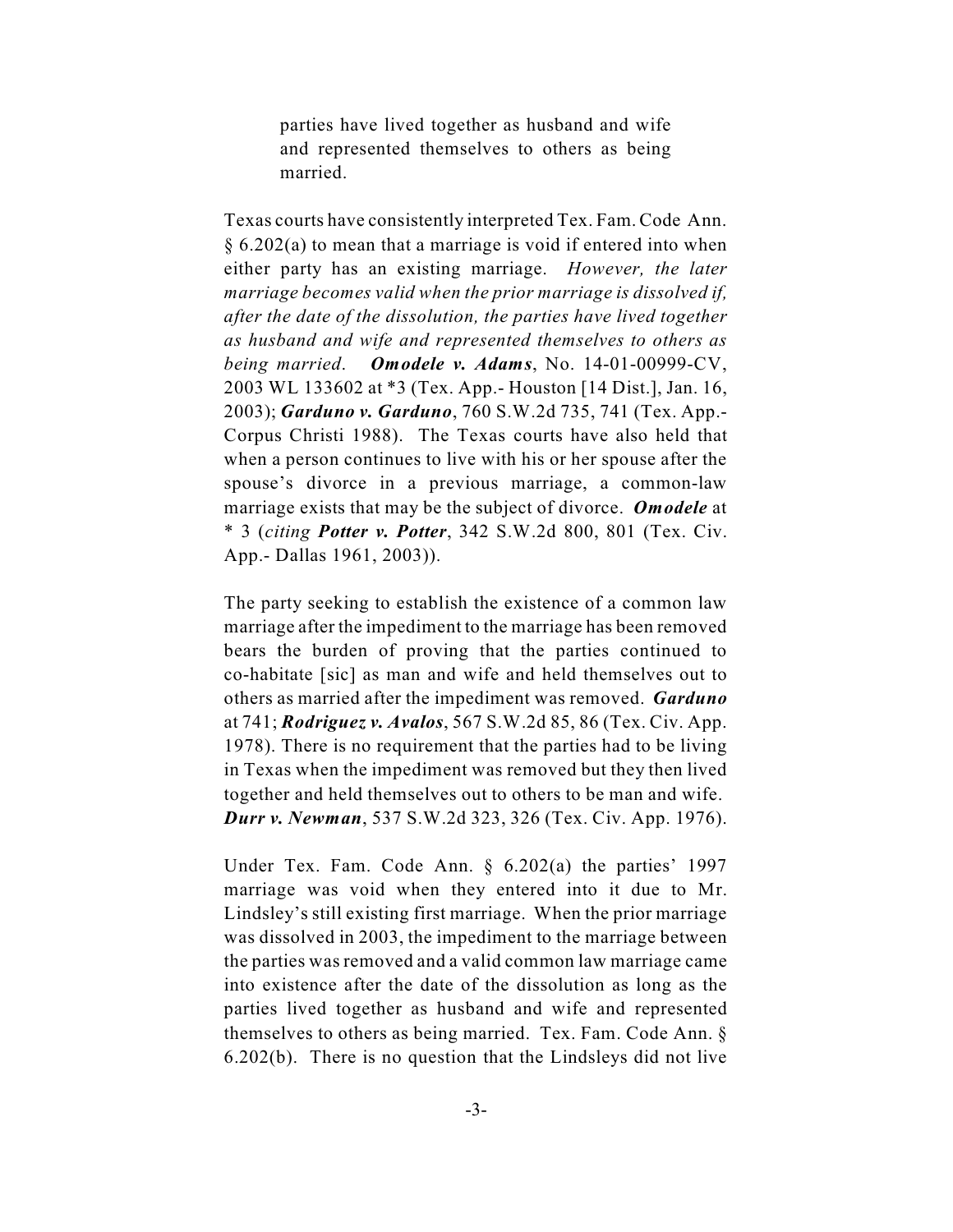together as husband and wife or hold themselves out to others as married in Texas, but a Texas domicile is not required for Section 6.202(b) to effect a common-law marriage once the impediment is removed. The Trial Court can look to the Lindsleys' behavior in California from 2003 until the time they moved to Tennessee and also to their behavior in Tennessee from 2007 until their separation on July 4, 2008 to determine whether they met the requirements of Section 6.202(b) to establish a common-law marriage. *See Durr v. Newman* at 326.

As there is a genuine issue of material fact as to whether the Lindsleys lived as husband and wife and held themselves out to others after plaintiff obtained a divorce [from] his first wife, it is necessary that this case be remanded to the Trial Court for such a determination.

*Lindsley I* at \*3-5 (footnotes omitted; emphasis added).

We have reviewed all of the evidence admitted in the hearing on remand. The trial court's summary of that evidence as reflected in its findings and conclusions filed December 2, 2010, is accurate and will complete the factual and procedural foundation for this appeal:

> The Court must look to the conduct of the parties after . . .[the plaintiff's] prior marriage . . . [was] dissolved. According to the testimony, [the plaintiff] was in financial difficulties with the IRS and was attempting to determine the child support payments he had made during his prior marriage when he learned that the marriage had not been dissolved. [The defendant] testified that at that time she considered that she was in a bigamous relationship and did not consider [the plaintiff] as her husband. Consequently, the parties began legal proceedings in California to dissolve [the plaintiff's] prior marriage. Prior to 2003, the parties had filed joint tax returns. After 2003, [the defendant] filed tax returns as head of household. She also amended her previous tax returns to reflect this status. The parties continued to live together, but [the defendant] considered that they were domestic partners, not husband and wife. When [the plaintiff's] health insurance elapsed, [the defendant] had [the plaintiff] added to her health insurance policy as spouse, but explained that she had discussed the living arrangement with her employer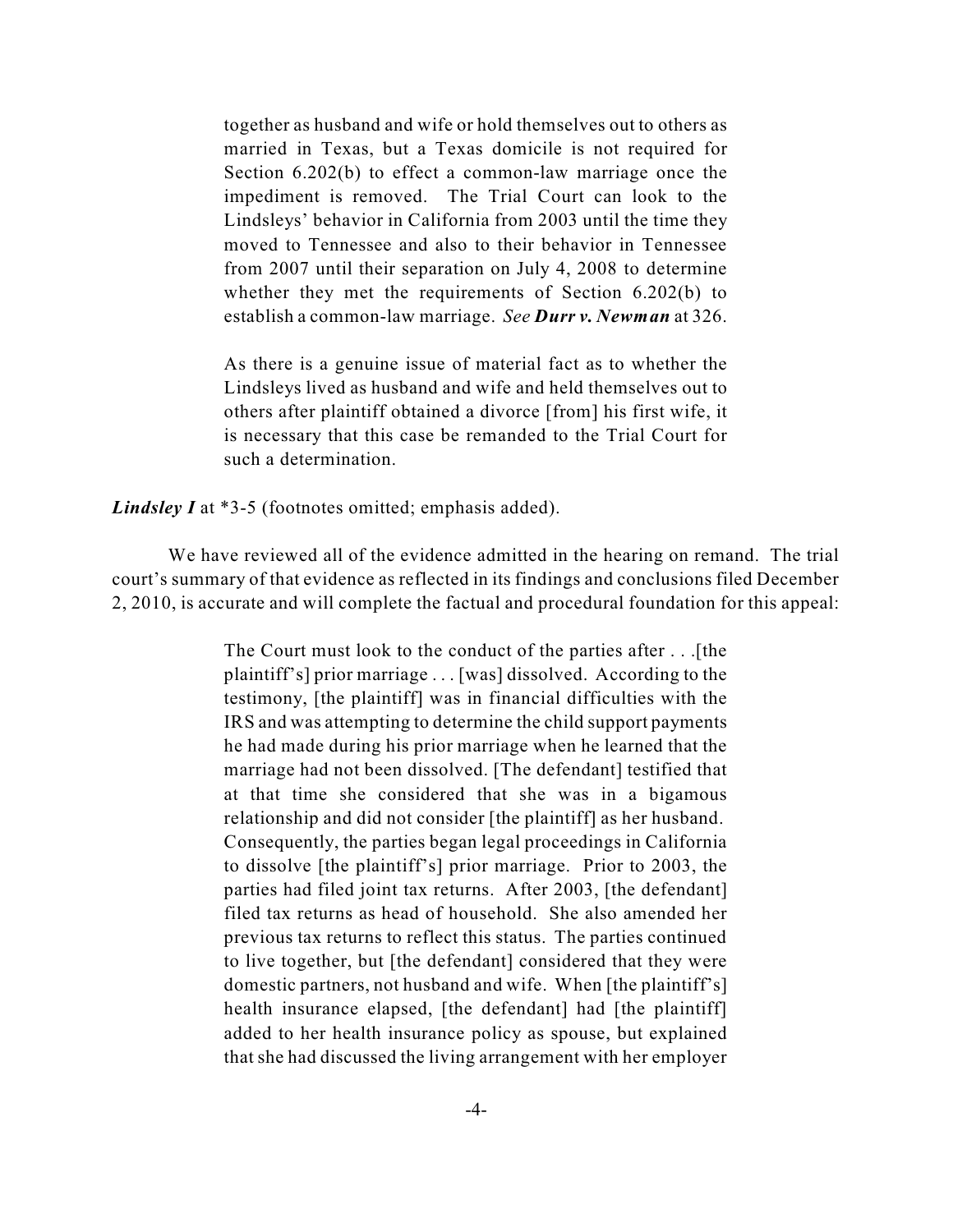and that his relationship was as a domestic partner. The parties continued to reside in California and to cohabit. [The defendant] also testified that she repeatedly requested of [the plaintiff] that they undertake a ceremonial marriage, but he declined. During their period of cohabitation, . . . the parties maintained their separate financial arrangements. At times [the plaintiff] would contribute to car payments and [the defendant] would provide financial assistance to [the plaintiff's] business. [The plaintiff] was in financial trouble for a period of time and [the defendant] acted in a manner to protect herself from his financial plight. Very little evidence was introduced to explain the day-to-day living financial arrangements between the parties . . . . The parties took "family vacations" periodically in which their child and [the plaintiff's] child from the previous marriage attended. There was no evidence except from the parties about how the parties held themselves out in California and from [the defendant's] conduct concerning the parties' legal obligationsin California after learning of the prior existing marriage and that [the defendant] was concerned about insulating herself from any financial liability she might incur with the IRS because of the parties' arrangement. Once the parties moved to Tennessee, she purchased real estate in her own name and operated businesses without the involvement of [the plaintiff]. When [the plaintiff] encountered financial difficulty in Tennessee, [the defendant] loaned him Forty Thousand Dollars. However, this transaction was evidenced by a promissory note with collateral. This promissory note was listed as a debt by [the plaintiff] . . . in his Petition for Bankruptcy that he filed in December 2008. Also, in this Petition he swore under oath that he was unmarried, which is in complete contradiction to his position that the parties were married. [The defendant] did seek and obtain an Order of Protection in which she listed [the plaintiff] as husband. However, later in that document she explained that the parties' ceremonial marriage occurred during the time that [the plaintiff] was still married. The only evidence of "holding out" was an email wherein [the defendant] referred to "hubbie," and an electrician's testimony that both parties referred to each other as husband and wife.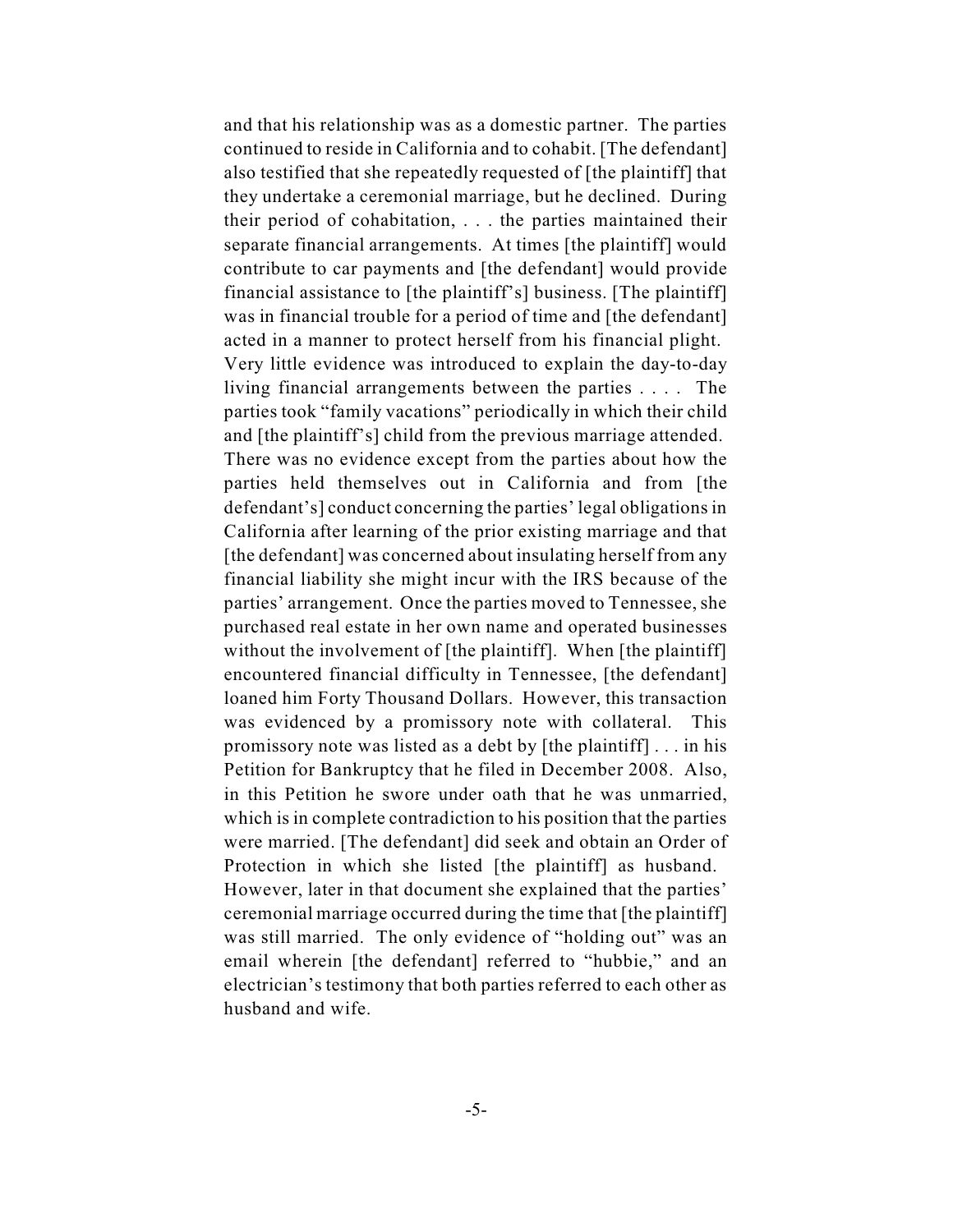In reviewing the testimony, the Court finds that [the defendant's] testimony is the more credible and is supported by her conduct after she learned that [the plaintiff's] prior marriage had not been dissolved. After this discovery, she maintained that the parties were not married. She co-operated [sic] with legal counsel to take the steps necessary to dissolve [the plaintiff's] prior marriage. However, she recognized that she did not wish to expose herself to any liability as a result of the mistaken impression that she was married. She amended her tax returns that were filed before her discovery of the prior marriage so that her proper status would be consistent to her true status. Thereafter, she filed tax returns as "head of household" rather than a joint return. When the parties moved to Tennessee, she purchased property and operated businesses in her own name. When [the plaintiff] needed money for his business, she required that he execute a promissory note with collateral. Finally, she repeatedly asked [the plaintiff] to engage in a valid marriage ceremony for which he declined. The mere fact that the parties were introduced as husband and wife is not sufficient to establish a common law marriage. More importantly, it is clear to the Court that after discovery of the undissolved marriage, the record does not support that there was a present agreement to be husband and wife. The parties may have continued to cohabit, but the Court finds that [the defendant] consistently believed they were not husband and wife unless and until a valid ceremony was conducted. The Court finds that there was no mutual agreement between the parties to be married.

[The plaintiff] bears the burden to prove the existence of a valid common law marriage. The Court finds that he has failed to meet this burden and this Complaint for Divorce is dismissed with costs assessed against [the plaintiff].

The trial court entered an order declaring the marriage null and void ab initio because "the parties did not hold themselves out to be married and . . . there was no mutual agreement between the parties to be married." The plaintiff filed this appeal.

II.

We have restated the issues the plaintiff attempts to raise as follows: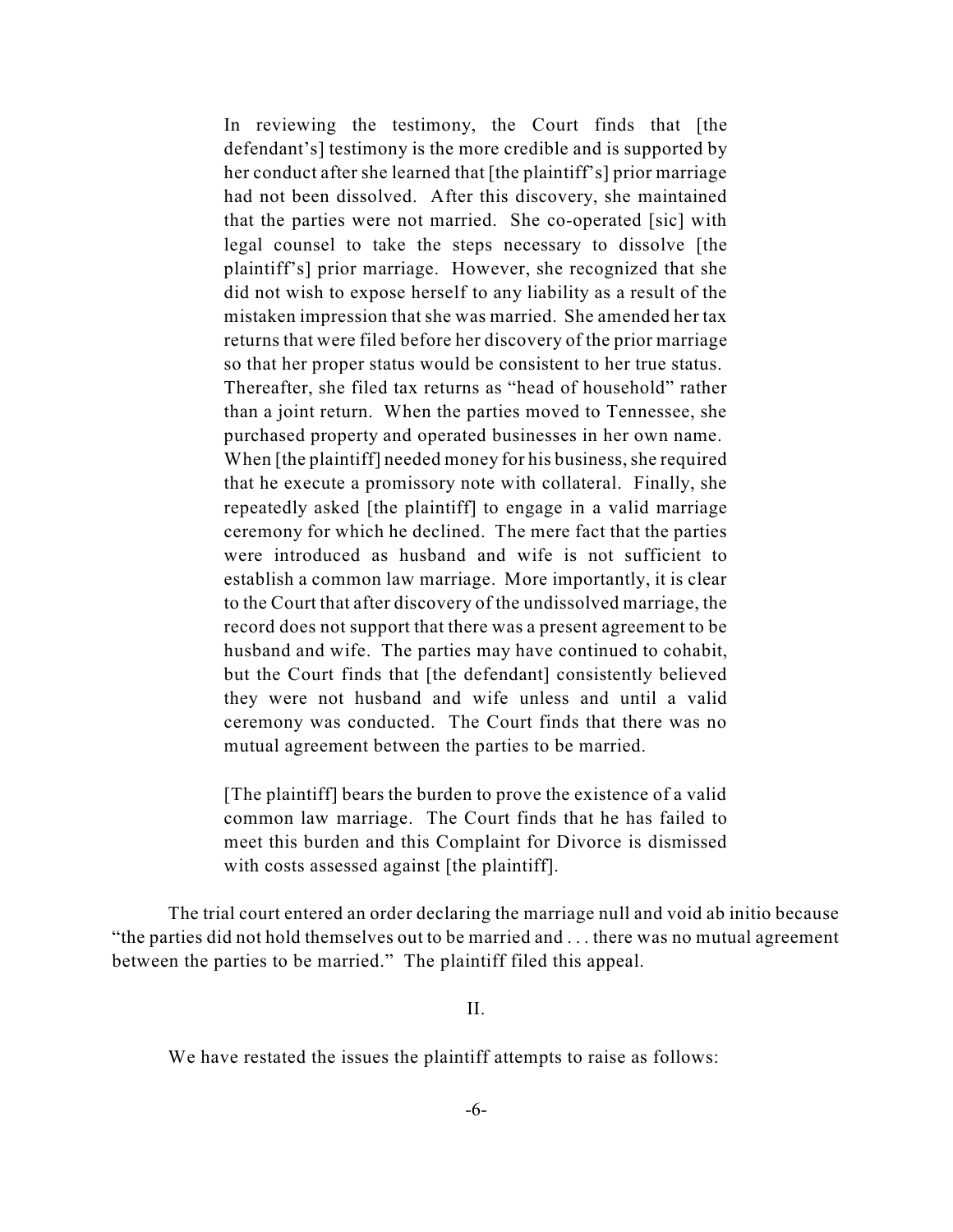Whether the court violated our instructions in *Lindsley 1* on remand.

Whether the trial court erred in holding that the marriage was void ab initio.

Whether the defendant has committed fraud on the court by perjury that should result in entry of a judgment in favor of the plaintiff.

Whether the evidence preponderates against the trial court's findings.

# III.

In a case tried without a jury, we review the trial court's findings of facts de novo upon the record accompanied by a presumption of correctness unless the preponderance of the evidence is otherwise. Tenn. R. App. P. 13(d); *In re Angela E.*, 303 S.W.3d 240, 246 (Tenn. 2010). Conclusions of law are reviewed de novo with no presumption of correctness. *Id*.

## IV.

The plaintiff argues that the trial court violated our instructions on remand in *Lindsley I* by requiring that, during the cohabitation, there be a "mutual agreement between the parties" to be married." In *Lindsley I* we looked to *Durr v. Newman*, 537 S.W.2d 323, 326 (Tex. Civ. App. 1976) for the standard, under Texas law, to establish a common-law marriage by ratification after removal of the impediment of bigamy. *Durr* clearly holds that the acts that amount to ratification do not have to take place in the state of Texas. The appellant in *Durr* also argued that ratification cannot occur unless there is proven a new agreement to be married. The *Durr* court rejected the argument stating that the statute, now Tex. Fam. Code Ann. § 6.202(b), imposes a tacit agreement upon "parties [who continue to] live together as husband and wife and represent themselves to others as being married." *Id*. at 326. The trial court on remand in the present case stated that the requirements are "a present agreement to be husband and wife; living together as husband and wife; and holding each other out to the public as such." *Garduno v. Garduno*, 760 S.W.2d 735, 741 (Tex. App. Corpus Christi 1988). It is true that the *Garduno* lists the same three requirements as the "elements of a common law marriage." *Id*. at 738. However, at the point in the *Garduno* opinion where the court considered the concept of ratification under the statute, it went on to state, in complete accord with *Durr*, that the void marriage becomes valid if, after removal of the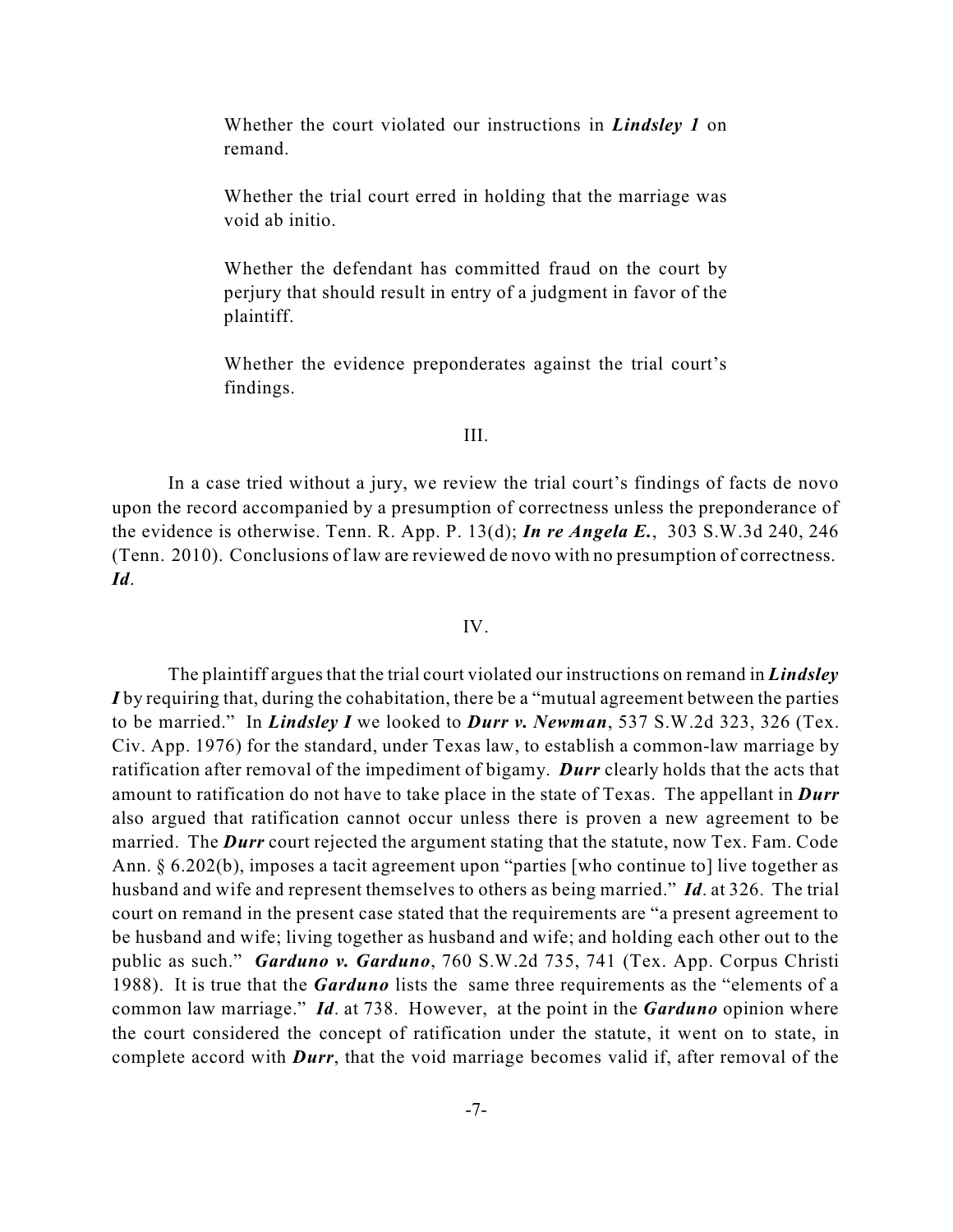impediment, "the parties have lived together as husband and wife and represented themselves to others as being married." *Garduno*, 760 S.W.2d at 741.

Thus, we agree with the plaintiff that, in alluding to the concept of a present intent to be married, the trial court imposed an element that is not required by Texas law under the facts of this case. We do not agree with the plaintiff that the trial court simply disregarded our opinion or that reversal is required. We cited the *Garduno* opinion in *Lindsley I*. We are convinced that the trial court attempted on remand to follow the law we cited but mistakenly looked to language in *Garduno* that does not directly apply to ratification after removal of an impediment. Nevertheless, the trial court did, *also*, consider the part of *Garduno* that is pertinent, *i.e.*, whether the parties lived together and held themselves out as married after removal of the impediment. We are instructed by Tenn. R. App. P. 36(b) that we are not to set aside a final judgment unless "considering the whole record, error involving a substantial right more probably than not affected the judgment or would result in prejudice to the judicial process." The trial court also found that "the parties did not hold themselves out to be married." For reasons we will more fully explain later in this opinion, we conclude that the evidence does not preponderate against the trial court's finding that the parties did not hold themselves out as married. Accordingly, we hold that the error of requiring a present agreement to be married did not affect the judgment. The court, despite the error, reached the correct conclusion.

The plaintiff also argues that the trial court erred in declaring the marriage void from the beginning. He suggests that such a finding is inconsistent with both the Texas statute, § 6.202, and our holding in *Lindsley I*. We disagree on both points. The statute expressly states that a bigamous "marriage is void." It later states that the "marriage that is void" may become valid if certain conditions are met. Those conditions were not met in this present case as the trial court found. In *Lindsley I*, we stated that, under the Texas statute, "the parties' 1997 marriage was void," but could, depending on the proof on remand, possibly become a marriage by virtue of the parties actions after 2003. *Id*. at \*6.

To keep this from being a purely academic question, the plaintiff suggests that the Texas statute of limitations for declaring a marriage void is one year from the date of the marriage, citing, Tex. Fam. Code Ann. § 6.109(b). Presumably, if we agreed with the plaintiff that the marriage was voidable, and not void, we would need to consider whether the defendant waited too long to challenge the status of the marriage. We stress the fact that the marriage was void under Texas, and therefore had no legal effect in Tennessee, as found by the trial court. Thus, we do not agree with the plaintiff's proposition underlying the need to look at the Texas statute of limitations.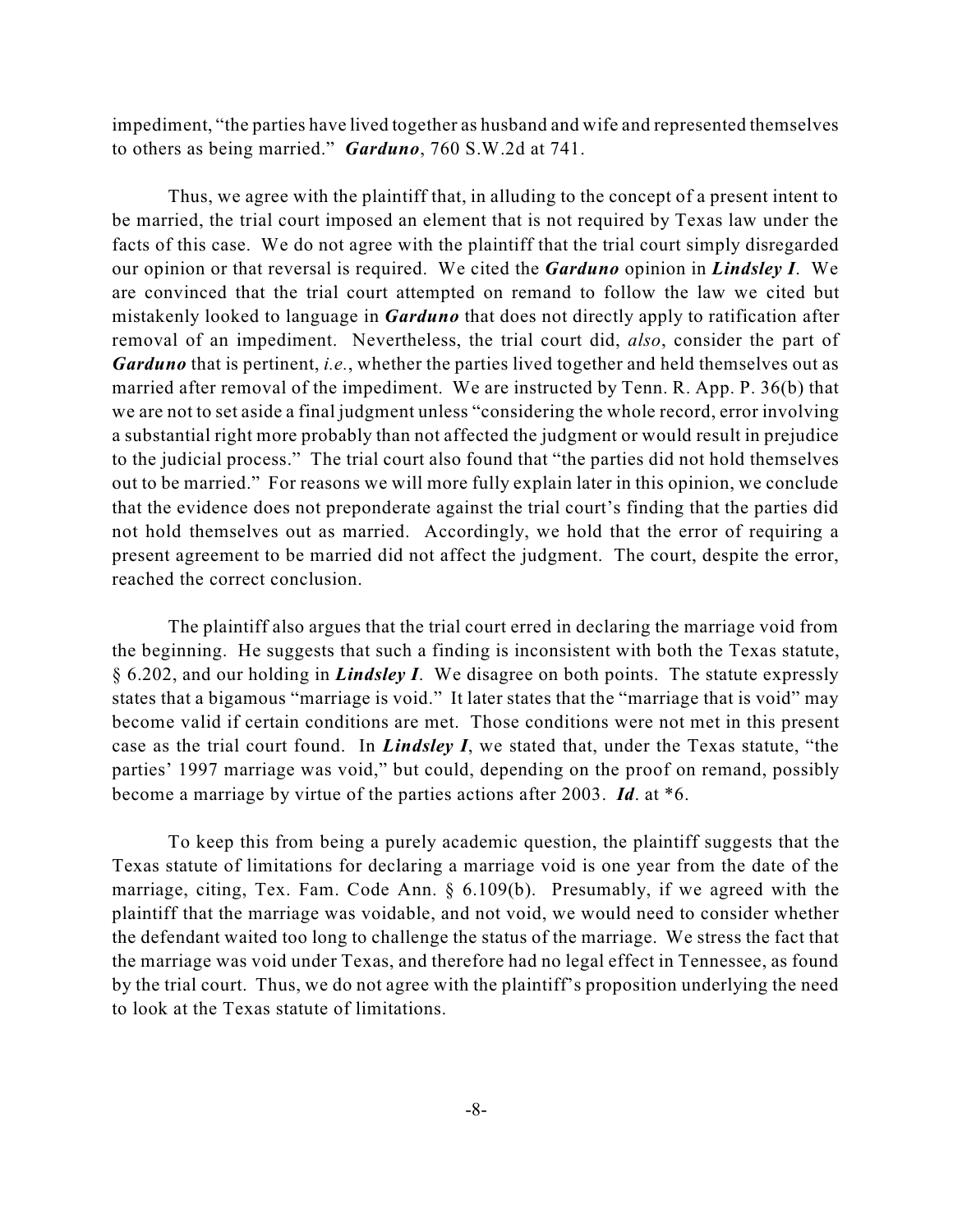However, even if we were to treat the marriage as merely voidable, we do not agree with the plaintiff that the statute of limitations he relies on is applicable. By its express terms, § 6.109 is limited to a narrow set of facts: (1) one party to the marriage obtained a divorce from a third party within 30 days of the marriage ceremony; (2) the offended spouse did not know or have reasonable basis to know of the divorce; and (3) the offended spouse discontinued cohabitation upon learning of the recent divorce. Under such an unusual set of facts, the offended spouse may seek to void or annul the marriage under Texas law, but must do so within one year of the date of the marriage. *Id*. § 6.109(b). It is undisputed in the present case that the plaintiff did not obtain a divorce within 30 days of marrying the defendant and it is also undisputed that the defendant did not even learn the plaintiff was still married to another woman until 2003. Thus, we find no merit in the plaintiff's contention that the defendant waited too long to challenge the marriage.

The two remaining issues both involve the defendants' credibility and should be discussed together. The trial court specifically found that the defendant's "testimony is the more credible and is supported by her conduct after she learned that [the plaintiff's] prior marriage had not been dissolved." We cannot stress this finding too highly because "[i]n a case tried without a jury, the question of credibility of the witnesses is exclusively for the trial judge . . . ." *Harwell v. Harwell*, 612 S.W.2d 182, 184 (Tenn. Ct. App. 1980). Further, "on an issue which hinges on witness credibility, [the trial court] will not be reversed unless, other than the oral testimony of the witnesses, there is found in the record clear, concrete and convincing evidence to the contrary." *Givler v. Givler*, 964 S.W.2d 902, 905 (Tenn. Ct. App. 1997) (*quoting Tennessee Valley Kaolin Corp. v. Perry*, 526 S.W.2d 488, 490 (Tenn. Ct. App. 1974)).

The plaintiff acknowledges the above principles, but tries to do indirectly what he cannot do directly by arguing that the defendant perjured herself and that, in light of the defendant's perjury, the evidence preponderates against the trial courts finding of fact that the parties did not hold themselves out as married. In our opinion, the alleged perjury is nothing but a fabrication of the zealousness with which the plaintiff advances his position.

The point most strenuously argued by the plaintiff is that the defendant denied ever holding herself out as the plaintiff's wife, and him as her husband, in responding to a request to admit, yet, admitted at the hearing, "There are times in my past I have held myself out to be his wife." The context of the testimony makes it clear that the defendant readily admitted that she thought she was married and acted like she was married *until* the prior undissolved marriage was revealed and after that she thought she was not married and did not hold herself out as married.